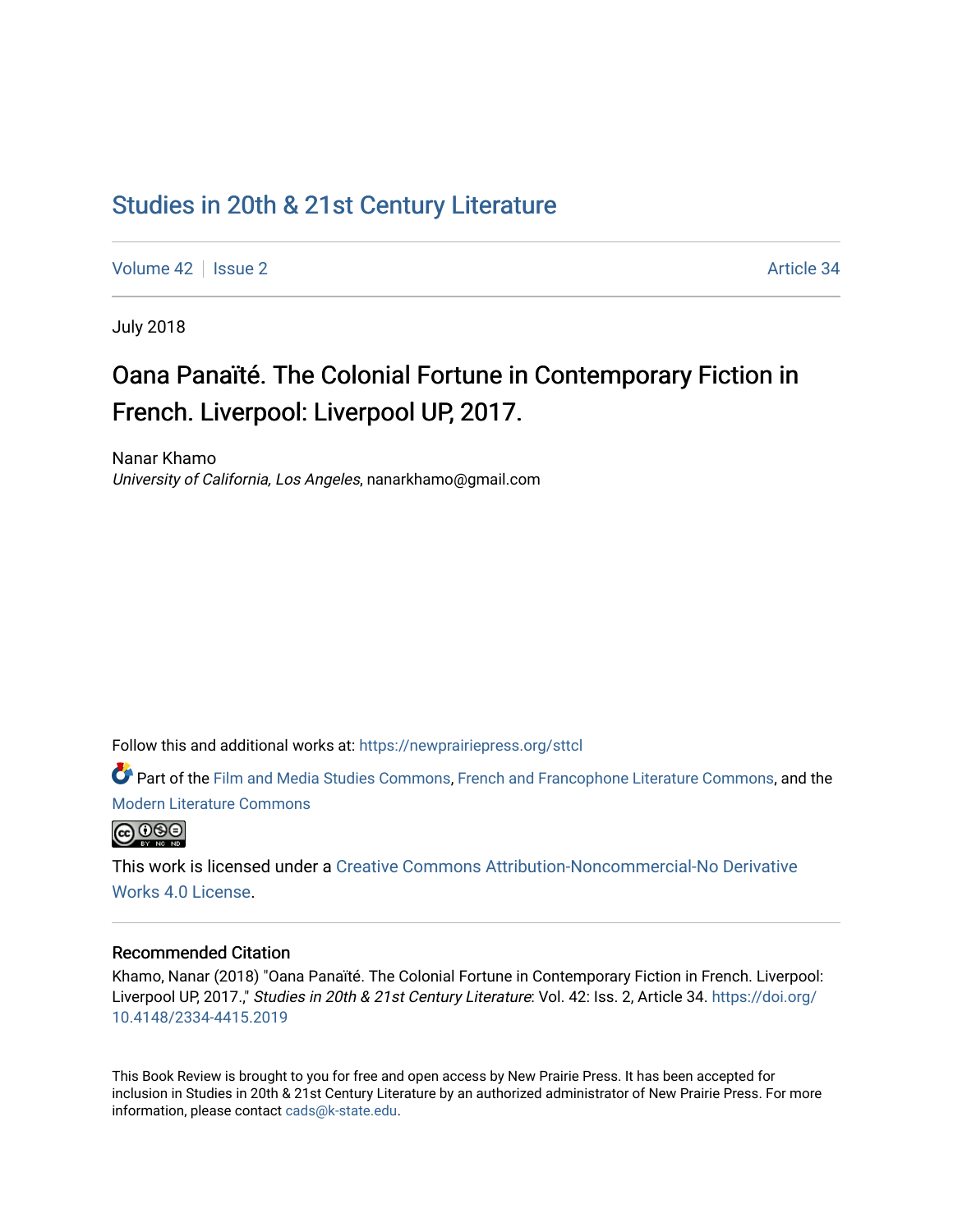### Oana Panaïté. The Colonial Fortune in Contemporary Fiction in French. Liverpool: Liverpool UP, 2017.

### Abstract

Review of Oana Panaïté. The Colonial Fortune in Contemporary Fiction in French. Liverpool: Liverpool UP, 2017. 206 pp.

#### Keywords

colonialism, postcolonialism, French fiction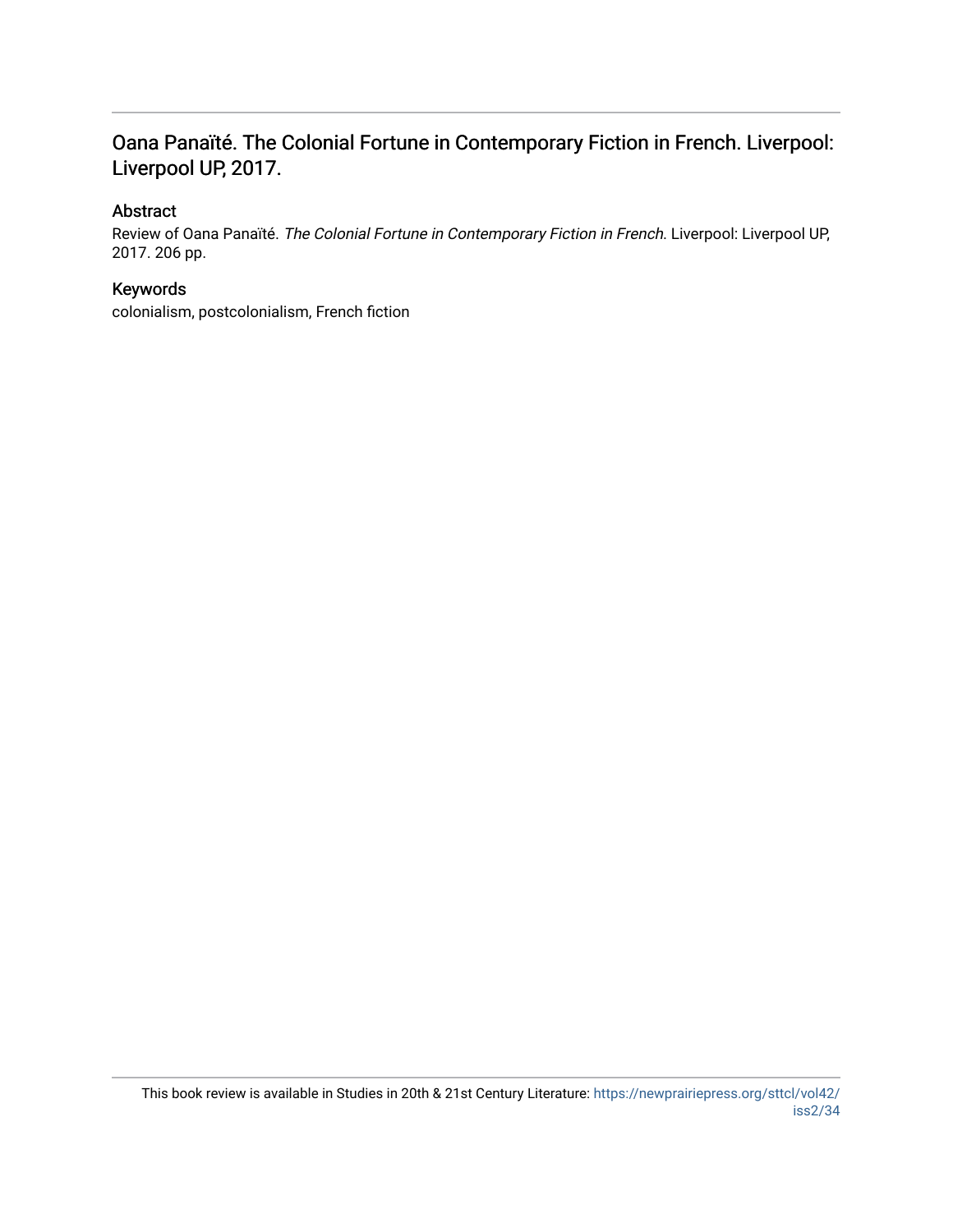Oana Panaïté. *The Colonial Fortune in Contemporary Fiction in French*. Liverpool: Liverpool UP, 2017. 206 pp.

Oana Panaïté's monograph seeks to analyze the colonial tropes that characterize contemporary novels in French. One of the defining features of this study is the way that the author develops a new vocabulary to discuss her chosen texts. Her work operates under the framework of "colonial fortune," which assumes a link between chance, luck, destiny, and wealth among the texts she chooses for her corpus. Rather than focusing on colonial themes, the author analyzes "colonial tropes that draw on the lexicon and semantics of fate (destiny, adventure, vocation, happiness or vicissitude), economics (wealth accumulated or lost, inherited or selfmade), legacy (built, squandered, ignored or ill-honored) and debt (claimed or owed, payable or inestimable)" (3). Moving beyond the "colonial" and "postcolonial" temporal binary, Panaïté proposes a "paracolonial" paradigm, which embraces the paradoxes and complexities intrinsic to literature that challenges the tenets of colonialism while simultaneously being a part of the system. In other words, a paracolonial perspective allows Panaïté to engage with a transversal analysis of the texts and move beyond the limits set by national boundaries, genres, or temporalities (i.e. the colonial and postcolonial periods). This is a particularly useful strategy in analyzing works by authors who interweave between past and present in their novels.

In the first part of this three-part work, the author examines scenes of departure from France and arrival in Africa and the Americas. She contends that these texts depict contemporary protagonists who grapple with the past and offer their interpretation of change over time through the prism of their personal memories. Comparing works by Paule Constant, Pierre Michon, Claude Simon, and Tierno Monénembo permits the author to develop the idea of colonial fortune through her analysis of their vocabulary and rhetorical devices. Panaïté's assessment of Michon's diction, for example, demonstrates how he develops tropes of possession (whether of people, land, or finances), which contrasts with Constant's imagery of assimilation (related to the body and to the French language).

The second chapter explores representations of space through landscape descriptions that interrogate the link between colonial land cultivation and postcolonial collective memory creation. Panaïté applies theories of ecocriticsm to argue that Edouard Glissant and J. M. G. Le Clézio both create a plural, polyphonic space that challenges notions of history and memory. For example, the shortcomings and lacunae in the first-person narrative of Kiambé, an enslaved figure in Le Clézio's *Révolutions* (2003), become contextualized and illuminated when read alongside Glissant's *Ormerod* (2003) and its account of a slave's transformation. Comparing the two narratives reveals the limits of Le Clézio's approach to the historically marginalized while valorizing Glissant's portrayal of